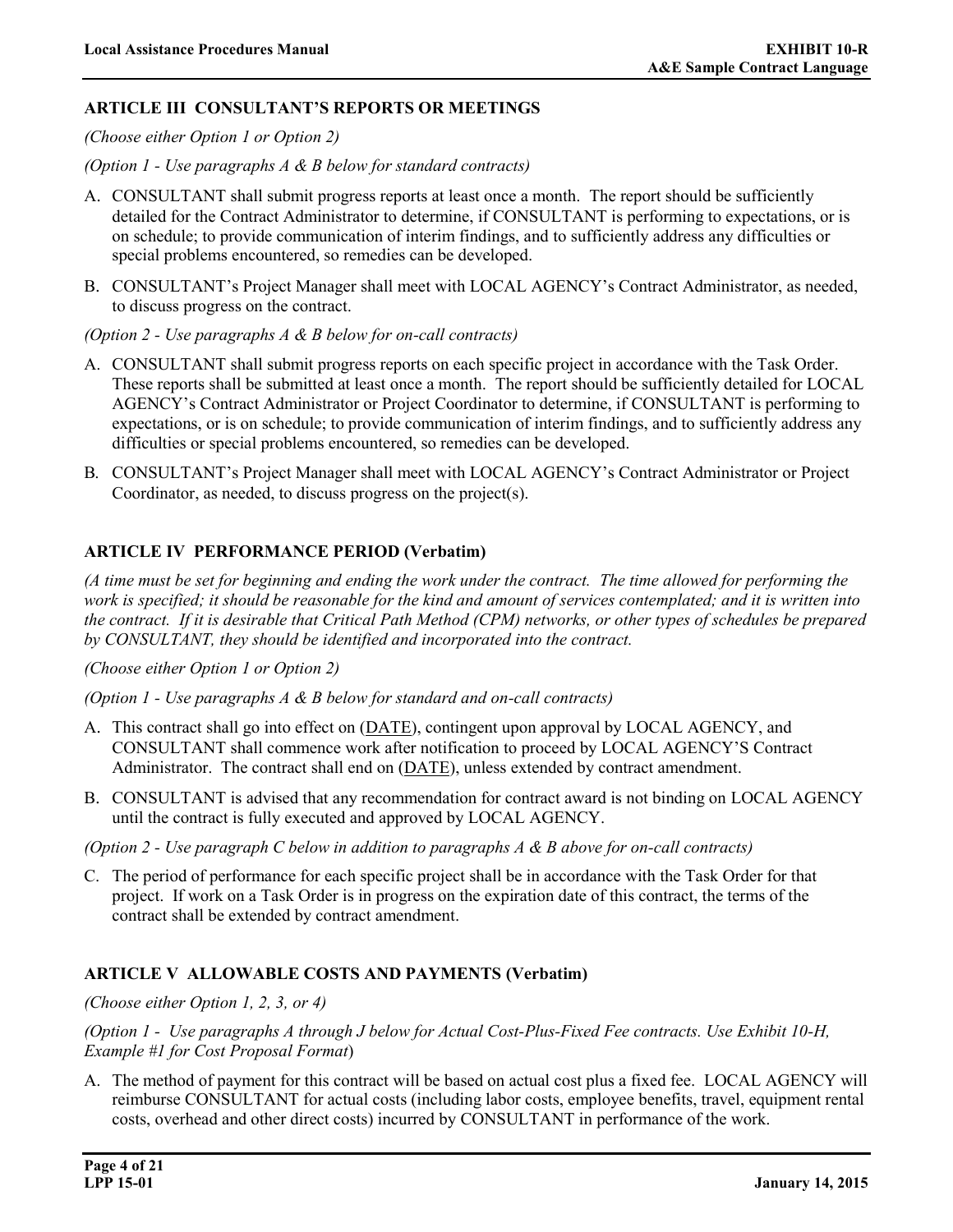CONSULTANT will not be reimbursed for actual costs that exceed the estimated wage rates, employee benefits, travel, equipment rental, overhead, and other estimated costs set forth in the approved CONSULTANT'S Cost Proposal, unless additional reimbursement is provided for by contract amendment. In no event, will CONSULTANT be reimbursed for overhead costs at a rate that exceeds LOCAL AGENCY's approved overhead rate set forth in the Cost Proposal. In the event, that LOCAL AGENCY determines that a change to the work from that specified in the Cost Proposal and contract is required, the contract time or actual costs reimbursable by LOCAL AGENCY shall be adjusted by contract amendment to accommodate the changed work. The maximum total cost as specified in Paragraph "H" shall not be exceeded, unless authorized by contract amendment.

- B. In addition to the allowable incurred costs, LOCAL AGENCY will pay CONSULTANT a fixed fee of \$(AMOUNT). The fixed fee is nonadjustable for the term of the contract, except in the event of a significant change in the scope of work and such adjustment is made by contract amendment.
- C. Reimbursement for transportation and subsistence costs shall not exceed the rates specified in the approved Cost Proposal.
- D. When milestone cost estimates are included in the approved Cost Proposal, CONSULTANT shall obtain prior written approval for a revised milestone cost estimate from the Contract Administrator before exceeding such cost estimate.
- E. Progress payments will be made monthly in arrears based on services provided and allowable incurred costs. A pro rata portion of CONSULTANT's fixed fee will be included in the monthly progress payments. If CONSULTANT fails to submit the required deliverable items according to the schedule set forth in the Statement of Work, LOCAL AGENCY shall have the right to delay payment or terminate this Contract in accordance with the provisions of Article VI Termination.
- F. No payment will be made prior to approval of any work, nor for any work performed prior to approval of this contract.
- G. CONSULTANT will be reimbursed, as promptly as fiscal procedures will permit upon receipt by LOCAL AGENCY's Contract Administrator of itemized invoices in triplicate. Invoices shall be submitted no later than 45 calendar days after the performance of work for which CONSULTANT is billing. Invoices shall detail the work performed on each milestone and each project as applicable. Invoices shall follow the format stipulated for the approved Cost Proposal and shall reference this contract number and project title. Final invoice must contain the final cost and all credits due LOCAL AGENCY including any equipment purchased under the provisions of Article XI Equipment Purchase of this contract. The final invoice should be submitted within 60 calendar days after completion of CONSULTANT's work. Invoices shall be mailed to LOCAL AGENCY's Contract Administrator at the following address:

## (*LOCAL AGENCY/NAME OF CONTRACT ADMINISTRATOR*)

# (*ADDRESS*)

- H. The total amount payable by LOCAL AGENCY including the fixed fee shall not exceed \$(Amount).
- I. Salary increases will be reimbursable if the new salary is within the salary range identified in the approved Cost Proposal and is approved by LOCAL AGENCY's Contract Administrator.

 For personnel subject to prevailing wage rates as described in the California Labor Code, all salary increases, which are the direct result of changes in the prevailing wage rates are reimbursable.

J. All subcontracts in excess of \$25,000 shall contain the above provisions.

(*Option 2 - For Cost per Unit of Work contracts, replace paragraphs A & B of Option 1 with the following paragraphs A, B, and C and re-letter the remaining paragraphs. Adjust as necessary for work specific to your project*. *Use Exhibit 10-H, Example #3 for Cost Proposal Format)*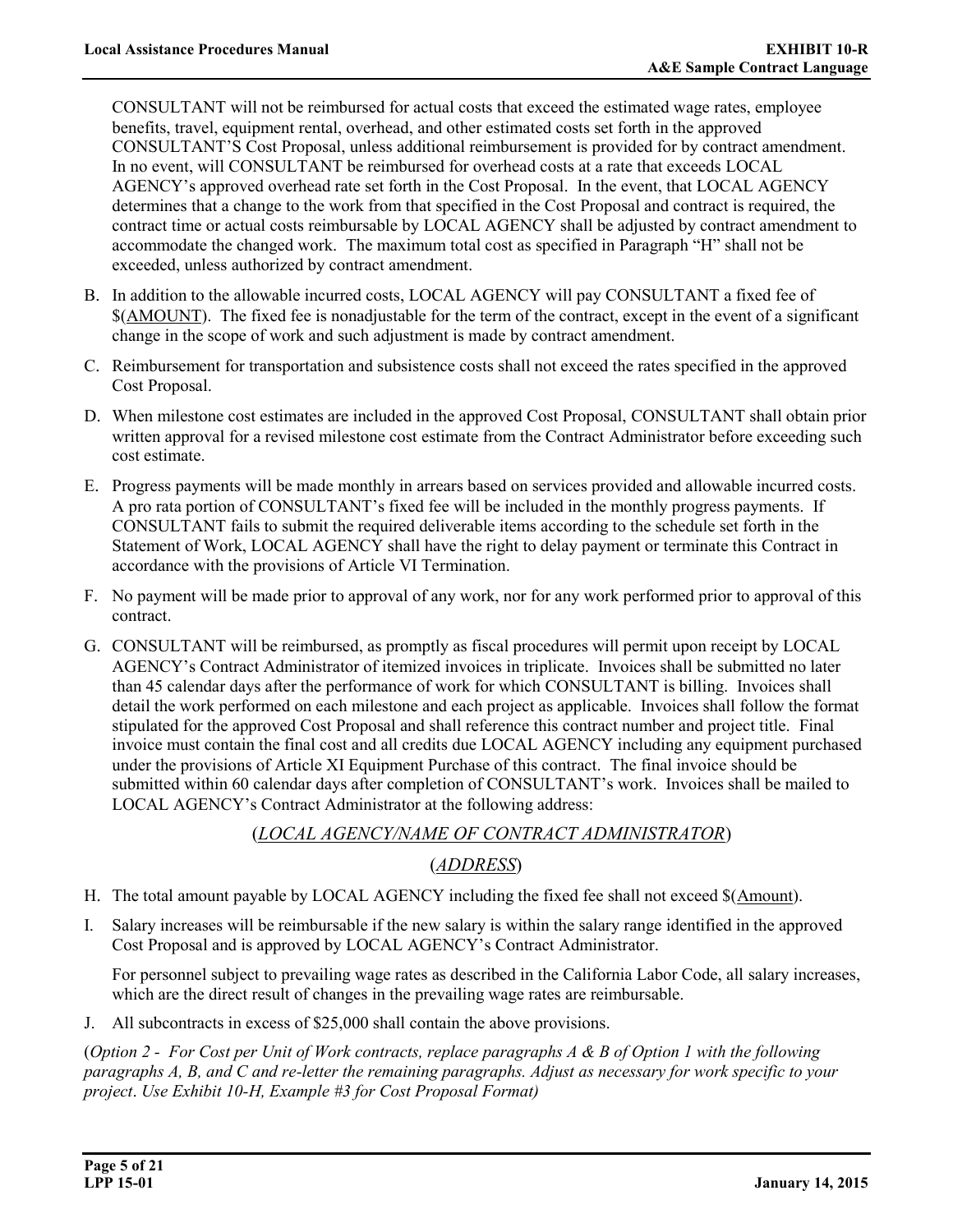- A. The method of payment for the following items shall be at the rate specified for each item, as described in this Article. The specified rate shall include full compensation to CONSULTANT for the item as described, including but not limited to, any repairs, maintenance, or insurance, and no further compensation will be allowed therefore.
- B. The specified rate to be paid for vehicle expense for CONSULTANT's field personnel shall be \$(Amount) per approved Cost Proposal. This rate shall be for a fully equipped vehicle, with radio and flashing yellow light (if needed), as specified in Article II of this contract.

The specified rate to be paid for equipment shall be, as listed in Attachment (Insert Attachment Number).

- C. The method of payment for this contract, except those items to be paid for on a specified rate basis, will be based on cost per unit of work. LOCAL AGENCY will reimburse CONSULTANT for actual costs (including labor costs, employee benefits, travel, equipment-rental costs, overhead and other direct costs) incurred by CONSULTANT in performance of the work. CONSULTANT will not be reimbursed for actual costs that exceed the estimated wage rates, employee benefits, travel, equipment rental, overhead and other estimated costs set forth in the approved Cost Proposal, unless additional reimbursement is provided for, by contract amendment. In no event, will CONSULTANT be reimbursed for overhead costs at a rate that exceeds LOCAL AGENCY approved overhead rate set forth in the approved Cost Proposal. In the event, LOCAL AGENCY determines that changed work from that specified in the approved Cost Proposal and contract is required; the actual costs reimbursable by LOCAL AGENCY may be adjusted by contract amendment to accommodate the changed work. The maximum total cost as specified in Paragraph "I," shall not be exceeded unless authorized by contract amendment.
- D*.* All subcontracts in excess of \$25,000 shall contain the above provisions.

*(Option 3 - Use paragraphs A through Q for Specific Rates of Compensation contracts [such as on-call contracts]. Use Exhibit 10-H, Example #2 for Cost Proposal Format)* 

- A. CONSULTANT will be reimbursed for hours worked at the hourly rates specified in CONSULTANTs Cost Proposal (Attachment Number). The specified hourly rates shall include direct salary costs, employee benefits, overhead, and fee. These rates are not adjustable for the performance period set forth in this Contract.
- B. In addition, CONSULTANT will be reimbursed for incurred (actual) direct costs other than salary costs that are in the cost proposal and identified in the cost proposal and in the executed Task Order.
- C. Specific projects will be assigned to CONSULTANT through issuance of Task Orders.
- D. After a project to be performed under this contract is identified by LOCAL AGENCY, LOCAL AGENCY will prepare a draft Task Order; less the cost estimate. A draft Task Order will identify the scope of services, expected results, project deliverables, period of performance, project schedule and will designate a LOCAL AGENCY Project Coordinator. The draft Task Order will be delivered to CONSULTANT for review. CONSULTANT shall return the draft Task Order within ten (10) calendar days along with a Cost Estimate, including a written estimate of the number of hours and hourly rates per staff person, any anticipated reimbursable expenses, overhead, fee if any, and total dollar amount. After agreement has been reached on the negotiable items and total cost; the finalized Task Order shall be signed by both LOCAL AGENCY and CONSULTANT.
- E. Task Orders may be negotiated for a lump sum (Firm Fixed Price) or for specific rates of compensation, both of which must be based on the labor and other rates set forth in CONSULTANT's Cost Proposal.
- F. Reimbursement for transportation and subsistence costs shall not exceed the rates as specified in the approved Cost Proposal.
- G. When milestone cost estimates are included in the approved Cost Proposal, CONSULTANT shall obtain prior written approval for a revised milestone cost estimate from the Contract Administrator before exceeding such estimate.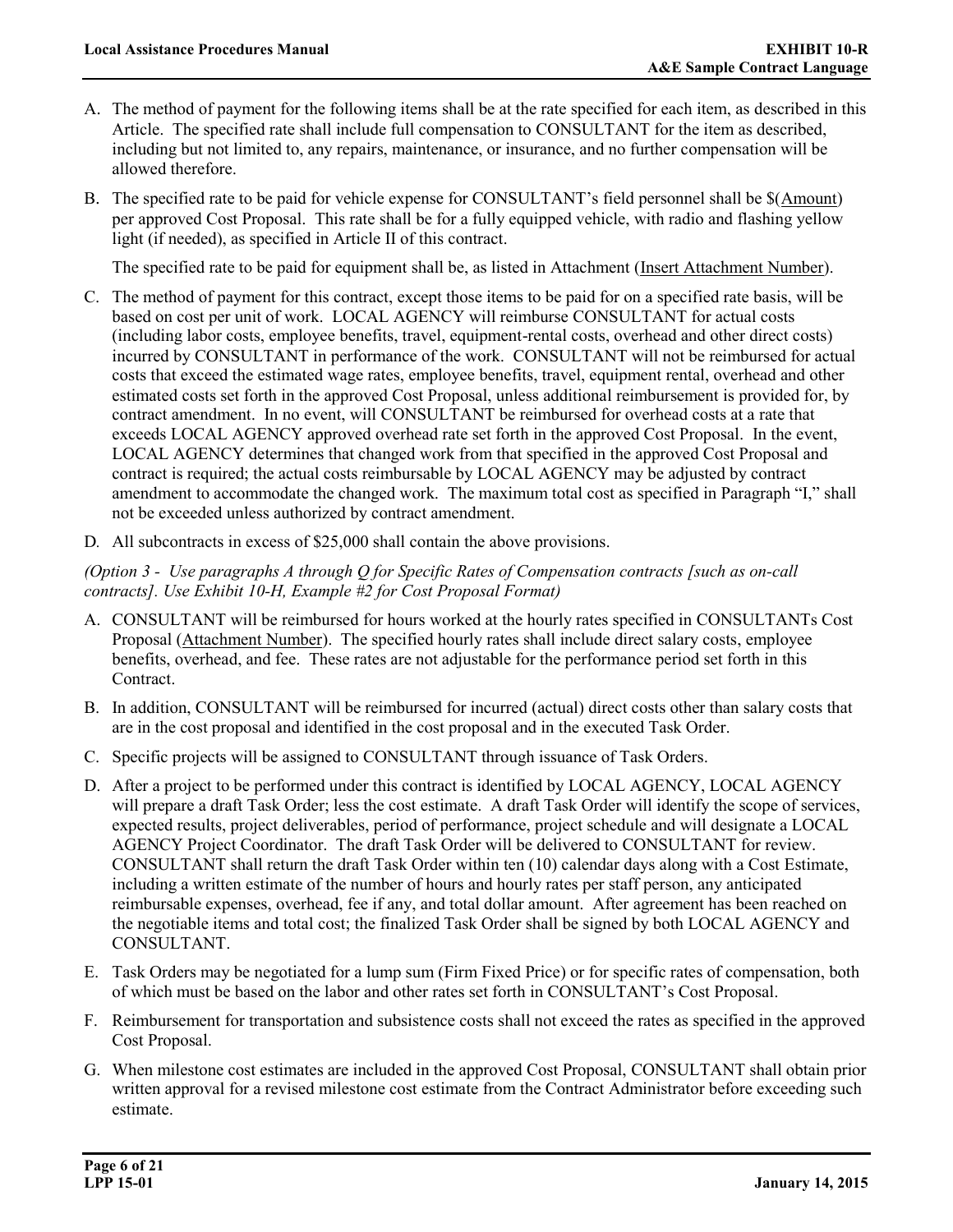- H. Progress payments for each Task Order will be made monthly in arrears based on services provided and actual costs incurred.
- I. CONSULTANT shall not commence performance of work or services until this contract has been approved by LOCAL AGENCY, and notification to proceed has been issued by LOCAL AGENCY'S Contract Administrator. No payment will be made prior to approval or for any work performed prior to approval of this contract.
- J. A Task Order is of no force or effect until returned to LOCAL AGENCY and signed by an authorized representative of LOCAL AGENCY. No expenditures are authorized on a project and work shall not commence until a Task Order for that project has been executed by LOCAL AGENCY.
- K. CONSULTANT will be reimbursed, as promptly as fiscal procedures will permit upon receipt by LOCAL AGENCY'S Contract Administrator of itemized invoices in triplicate. Separate invoices itemizing all costs are required for all work performed under each Task Order. Invoices shall be submitted no later than 45 calendar days after the performance of work for which CONSULTANT is billing, or upon completion of the Task Order. Invoices shall detail the work performed on each milestone, on each project as applicable. Invoices shall follow the format stipulated for the approved Cost Proposal and shall reference this contract number, project title and Task Order number. Credits due LOCAL AGENCY that include any equipment purchased under the provisions of Article XI Equipment Purchase of this contract, must be reimbursed by CONSULTANT prior to the expiration or termination of this contract. Invoices shall be mailed to LOCAL AGENCY's Contract Administrator at the following address:

# *(NAME OF LOCAL AGENCY/ NAME OF CONTRACT ADMINISTRATOR)* (*ADDRESS*)

- L. The period of performance for Task Orders shall be in accordance with dates specified in the Task Order. No Task Order will be written which extends beyond the expiration date of this Contract.
- M. The total amount payable by LOCAL AGENCY for an individual Task Order shall not exceed the amount agreed to in the Task Order, unless authorized by contract amendment.
- N. If the Consultant fails to satisfactorily complete a deliverable according to the schedule set forth in a Task Order, no payment will be made until the deliverable has been satisfactorily completed.
- O. Task Orders may not be used to amend this Agreement and may not exceed the scope of work under this Agreement.
- P. The total amount payable by LOCAL AGENCY for all Task Orders resulting from this contract shall not exceed \$ (Amount). It is understood and agreed that there is no guarantee, either expressed or implied that this dollar amount will be authorized under this contract through Task Orders.
- Q. All subcontracts in excess of \$25,000 shall contain the above provisions.

#### *(Option 4 - Use paragraphs A through F below for lump sum contracts. Use Exhibit 10-H, Example #1 for Cost Proposal Format)*

- A. The method of payment for this contract will be based on lump sum. The total lump sum price paid to CONSULTANT will include compensation for all work and deliverables, including travel and equipment described in Article II Statement of Work of this contract. No additional compensation will be paid to CONSULTANT, unless there is a change in the scope of the work or the scope of the project. In the instance of a change in the scope of work or scope of the project, adjustment to the total lump sum compensation will be negotiated between CONSULTANT and LOCAL AGENCY. Adjustment in the total lump sum compensation will not be effective until authorized by contract amendment and approved by LOCAL AGENCY.
- B. Progress payments may be made monthly in arrears based on the percentage of work completed by CONSULTANT. If CONSULTANT fails to submit the required deliverable items according to the schedule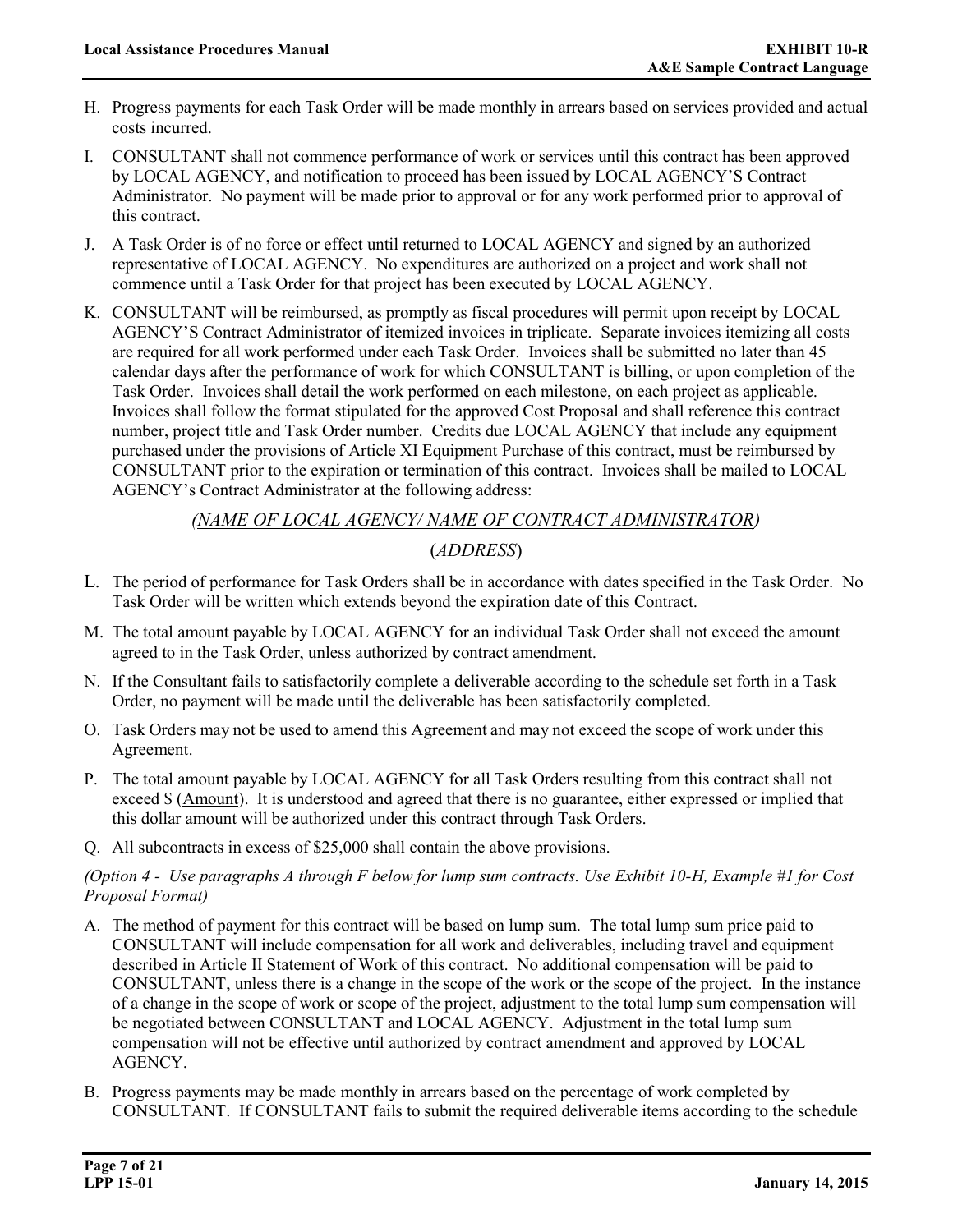set forth in the Statement of Work, LOCAL AGENCY shall have the right to delay payment or terminate this Contract in accordance with the provisions of Article VI Termination.

- C. CONSULTANT shall not commence performance of work or services until this contract has been approved by LOCAL AGENCY and notification to proceed has been issued by LOCAL AGENCY'S Contract Administrator. No payment will be made prior to approval of any work, or for any work performed prior to approval of this contract.
- D. CONSULTANT will be reimbursed, as promptly as fiscal procedures will permit, upon receipt by LOCAL AGENCY'S Contract Administrator of itemized invoices in triplicate. Invoices shall be submitted no later than 45 calendar days after the performance of work for which CONSULTANT is billing. Invoices shall detail the work performed on each milestone, on each project as applicable. Invoices shall follow the format stipulated for the Cost Proposal and shall reference this contract number and project title. Final invoice must contain the final cost and all credits due LOCAL AGENCY that include any equipment purchased under the provisions of Article XI Equipment Purchase of this contract. The final invoice should be submitted within 60-calendar days after completion of CONSULTANT's work. Invoices shall be mailed to LOCAL AGENCY's Contract Administrator at the following address:

## (*LOCAL AGENCY/NAME OF CONTRACT ADMINISTRATOR)*

## (*ADDRESS*)

- E. The total amount payable by LOCAL AGENCY shall not exceed \$(Amount).
- F. All subcontracts in excess of \$25,000 shall contain the above provisions.

## **ARTICLE VI TERMINATION (Verbatim)**

- A. LOCAL AGENCY reserves the right to terminate this contract upon thirty (30) calendar days written notice to CONSULTANT with the reasons for termination stated in the notice.
- B. LOCAL AGENCY may terminate this contract with CONSULTANT should CONSULTANT fail to perform the covenants herein contained at the time and in the manner herein provided. In the event of such termination, LOCAL AGENCY may proceed with the work in any manner deemed proper by LOCAL AGENCY. If LOCAL AGENCY terminates this contract with CONSULTANT, LOCAL AGENCY shall pay CONSULTANT the sum due to CONSULTANT under this contract prior to termination, unless the cost of completion to LOCAL AGENCY exceeds the funds remaining in the contract. In which case the overage shall be deducted from any sum due CONSULTANT under this contract and the balance, if any, shall be paid to CONSULTANT upon demand.
- C. The maximum amount for which the Government shall be liable if this contract is terminated is dollars.

## **ARTICLE VII COST PRINCIPLES AND ADMINISTRATIVE REQUIREMENTS (Verbatim)**

- A. CONSULTANT agrees that the Contract Cost Principles and Procedures, 48 CFR, Federal Acquisition Regulations System, Chapter 1, Part 31.000 et seq., shall be used to determine the cost allowability of individual items.
- B. CONSULTANT also agrees to comply with federal procedures in accordance with 49 CFR, Part 18, Uniform Administrative Requirements for Grants and Cooperative Agreements to State and Local Governments.
- C. Any costs for which payment has been made to CONSULTANT that are determined by subsequent audit to be unallowable under 49 CFR, Part 18 and 48 CFR, Federal Acquisition Regulations System, Chapter 1, Part 31.000 et seq., are subject to repayment by CONSULTANT to LOCAL AGENCY.
- D. All subcontracts in excess of \$25,000 shall contain the above provisions.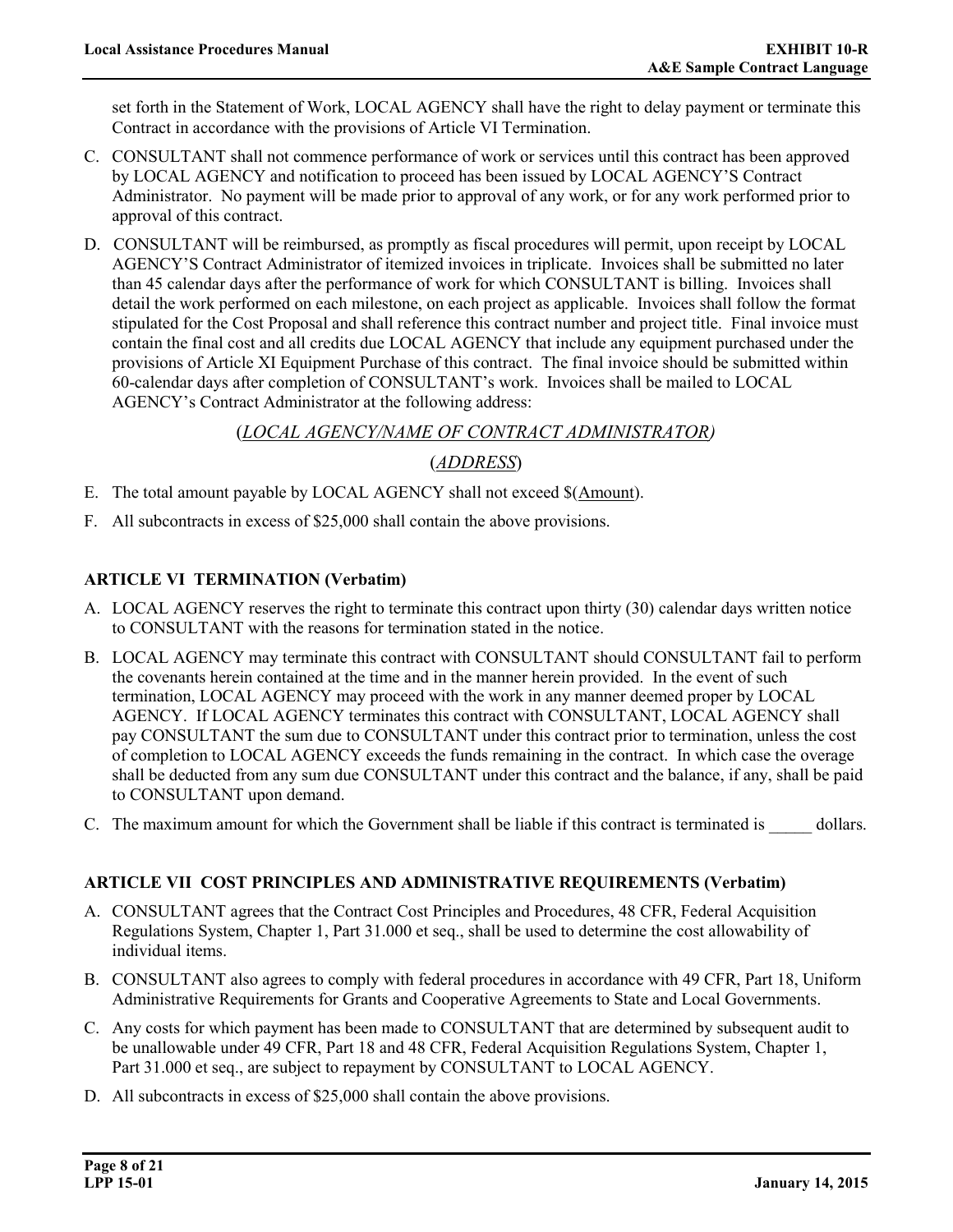## **ARTICLE VIII RETENTION OF RECORDS/AUDIT (Verbatim)**

For the purpose of determining compliance with Public Contract Code 10115, et seq. and Title 21, California Code of Regulations, Chapter 21, Section 2500 et seq., when applicable and other matters connected with the performance of the contract pursuant to Government Code 8546.7; CONSULTANT, subconsultants, and LOCAL AGENCY shall maintain and make available for inspection all books, documents, papers, accounting records, and other evidence pertaining to the performance of the contract, including but not limited to, the costs of administering the contract. All parties shall make such materials available at their respective offices at all reasonable times during the contract period and for three years from the date of final payment under the contract. The state, State Auditor, LOCAL AGENCY, FHWA, or any duly authorized representative of the Federal Government shall have access to any books, records, and documents of CONSULTANT and it's certified public accountants (CPA) work papers that are pertinent to the contract and indirect cost rates (ICR) for audit, examinations, excerpts, and transactions, and copies thereof shall be furnished if requested. Subcontracts in excess of \$25,000 shall contain this provision.

## **ARTICLE IX AUDIT REVIEW PROCEDURES (Verbatim)**

- A. Any dispute concerning a question of fact arising under an interim or post audit of this contract that is not disposed of by agreement, shall be reviewed by LOCAL AGENCY'S Chief Financial Officer.
- B. Not later than 30 days after issuance of the final audit report, CONSULTANT may request a review by LOCAL AGENCY'S Chief Financial Officer of unresolved audit issues. The request for review will be submitted in writing.
- C. Neither the pendency of a dispute nor its consideration by LOCAL AGENCY will excuse CONSULTANT from full and timely performance, in accordance with the terms of this contract.

## *(The following AUDIT CLAUSE must be inserted into all contracts of \$150,000 or greater)*

D. CONSULTANT and subconsultant contracts, including cost proposals and ICR, are subject to audits or reviews such as, but not limited to, a contract audit, an incurred cost audit, an ICR Audit, or a CPA ICR audit work paper review. If selected for audit or review, the contract, cost proposal and ICR and related work papers, if applicable, will be reviewed to verify compliance with 48 CFR, Part 31 and other related laws and regulations. In the instances of a CPA ICR audit work paper review it is CONSULTANT's responsibility to ensure federal, state, or local government officials are allowed full access to the CPA's work papers including making copies as necessary. The contract, cost proposal, and ICR shall be adjusted by CONSULTANT and approved by LOCAL AGENCY contract manager to conform to the audit or review recommendations. CONSULTANT agrees that individual terms of costs identified in the audit report shall be incorporated into the contract by this reference if directed by LOCAL AGENCY at its sole discretion. Refusal by CONSULTANT to incorporate audit or review recommendations, or to ensure that the federal, state or local governments have access to CPA work papers, will be considered a breach of contract terms and cause for termination of the contract and disallowance of prior reimbursed costs.

## *(The following AUDIT CLAUSE must be inserted into all contracts of \$3,500,000 or greater).*

- E. CONSULTANT Cost Proposal is subject to a CPA ICR Audit Work Paper Review by Caltrans' Audit and Investigation (Caltrans). Caltrans, at its sole discretion, may review and/or audit and approve the CPA ICR documentation. The Cost Proposal shall be adjusted by the CONSULTANT and approved by the LOCAL AGENCY Contract Administrator to conform to the Work Paper Review recommendations included in the management letter or audit recommendations included in the audit report. Refusal by the CONSULTANT to incorporate the Work Paper Review recommendations included in the management letter or audit recommendations included in the audit report will be considered a breach of the contract terms and cause for termination of the contract and disallowance of prior reimbursed costs.
	- 1. During a Caltrans' review of the ICR audit work papers created by the CONSULTANT's independent CPA, Caltrans will work with the CPA and/or CONSULTANT toward a resolution of issues that arise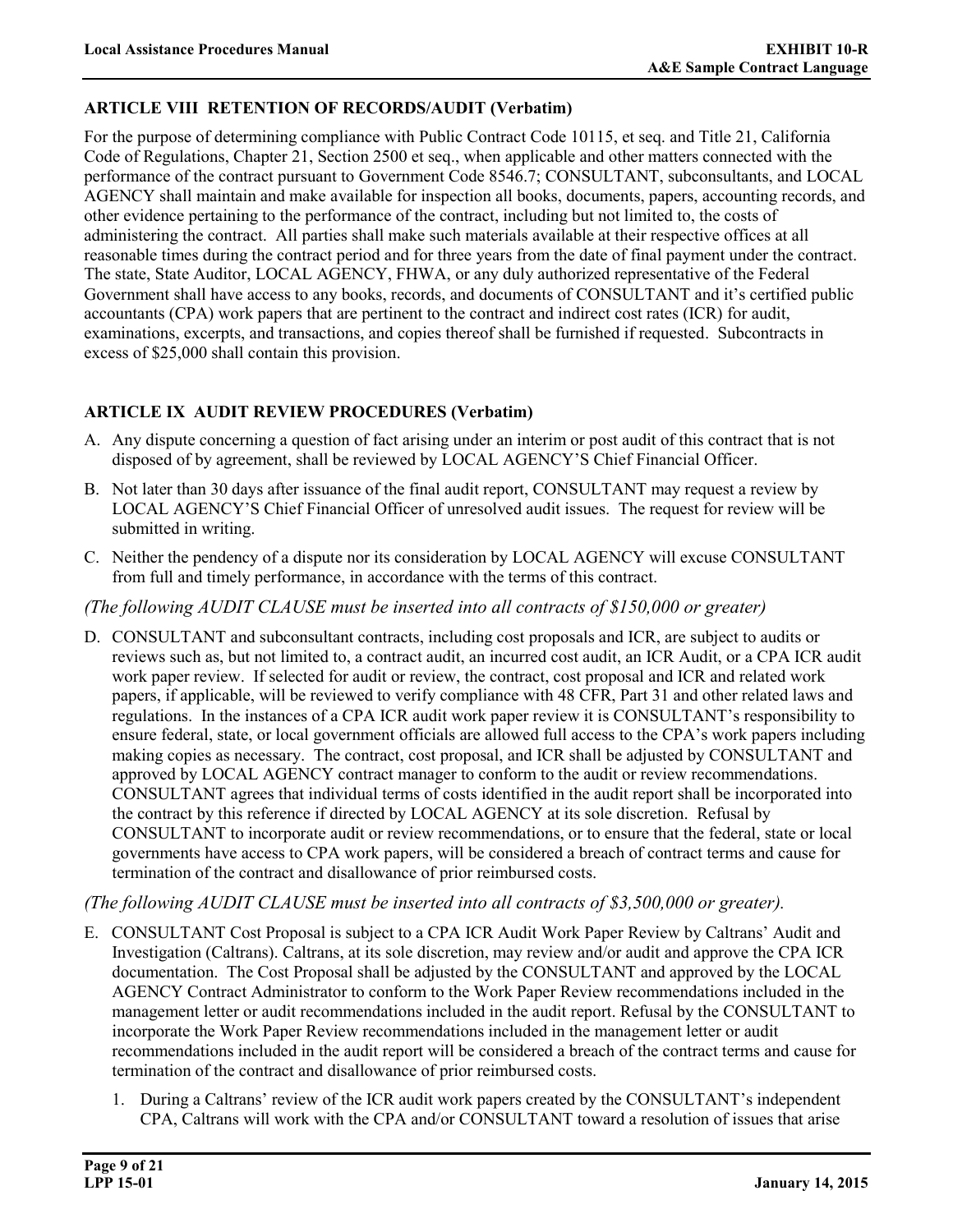during the review. Each party agrees to use its best efforts to resolve any audit disputes in a timely manner. If Caltrans identifies significant issues during the review and is unable to issue a cognizant approval letter, LOCAL AGENCY will reimburse the CONSULTANT at a provisional ICR until a FAR compliant ICR {e.g. 48 CFR, part 31; GAGAS (Generally Accepted Auditing Standards); CAS (Cost Accounting Standards), if applicable; in accordance with procedures and guidelines of the American Association of State Highways and Transportation Officials Audit Guide; and other applicable procedures and guidelines}is received and approved by A&I. Provisional rates will be as follows:

- a. If the proposed rate is less than 150% the provisional rate reimbursed will be 90% of the proposed rate.
- b. If the proposed rate is between 150% and 200% the provisional rate will be 85% of the proposed rate.
- c. If the proposed rate is greater than 200% the provisional rate will be 75% of the proposed rate.
- 2. If Caltrans is unable to issue a cognizant letter per paragraph E.1. above, Caltrans may require CONSULTANT to submit a revised independent CPA-audited ICR and audit report within three (3) months of the effective date of the management letter. Caltrans will then have up to six (60 months to review the CONSULTANT's and/or the independent CPA's revisions.
- 3. If the CONSULTANT fails to comply with the provisions of this Section E, or if Caltrans is still unable to issue a cognizant approval letter after the revised independent CPA-audited ICR is submitted, overhead cost reimbursement will be limited to the provisional ICR that was established upon initial rejection of the ICR and set forth in paragraph E.1. above for all rendered services. In this event, this provisional ICR will become the actual and final ICR for reimbursement purposes under this contract.
- 4. CONSULTANT may submit to LOCAL AGENCY final invoice only when all of the following items have occurred: (1) Caltrans approves or rejects the original or revised independent CPA-audited ICR; (2) all work under this contract has been completed to the satisfaction of LOCAL GAENCY; and, (3) Caltrans has issued its final ICR review letter. The CONSULTANT MUST SUBMIT ITS FINAL INVOICETO local agency no later than 60 days after occurrence of the last of these items.

The provisional ICR will apply to this contract and all other contracts executed between LOCAL AGENCY and the CONSULTANT, either as a prime or subconsultant, with the same fiscal period ICR.

# **ARTICLE X SUBCONTRACTING (Verbatim)**

- A. Nothing contained in this contract or otherwise, shall create any contractual relation between LOCAL AGENCY and any subconsultant(s), and no subcontract shall relieve CONSULTANT of its responsibilities and obligations hereunder. CONSULTANT agrees to be as fully responsible to LOCAL AGENCY for the acts and omissions of its subconsultant(s) and of persons either directly or indirectly employed by any of them as it is for the acts and omissions of persons directly employed by CONSULTANT. CONSULTANT's obligation to pay its subconsultant(s) is an independent obligation from LOCAL AGENCY'S obligation to make payments to the CONSULTANT.
- B. CONSULTANT shall perform the work contemplated with resources available within its own organization and no portion of the work pertinent to this contract shall be subcontracted without written authorization by LOCAL AGENCY's Contract Administrator, except that, which is expressly identified in the approved Cost Proposal.
- C. CONSULTANT shall pay its subconsultants within ten (10) calendar days from receipt of each payment made to CONSULTANT by LOCAL AGENCY.
- D. Any subcontract in excess of \$25,000 entered into as a result of this contract shall contain all the provisions stipulated in this contract to be applicable to subconsultants.
- E. Any substitution of subconsultant(s) must be approved in writing by LOCAL AGENCY's Contract Administrator prior to the start of work by the subconsultant(s).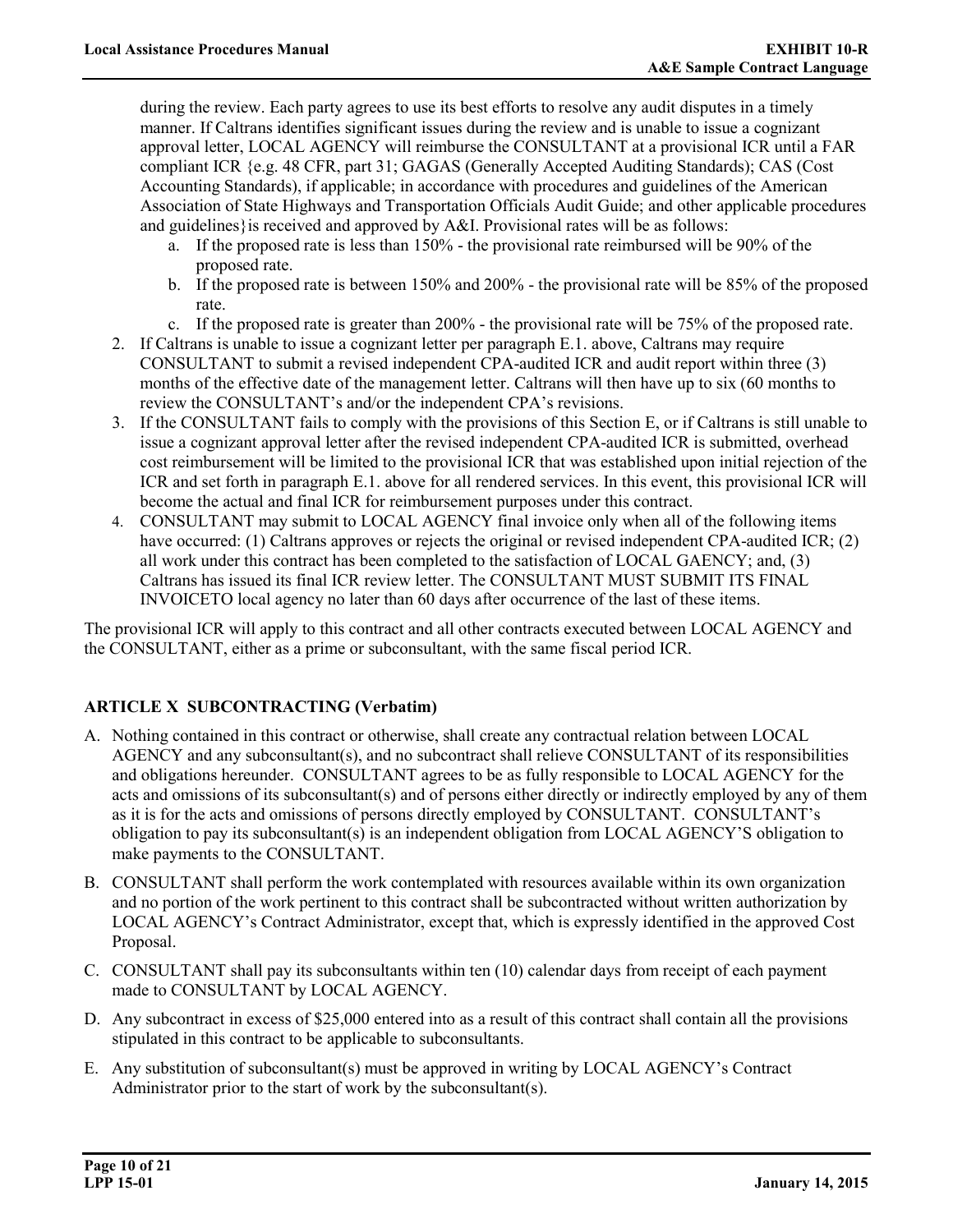# **ARTICLE XI EQUIPMENT PURCHASE (Verbatim)**

- A. Prior authorization in writing, by LOCAL AGENCY's Contract Administrator shall be required before CONSULTANT enters into any unbudgeted purchase order, or subcontract exceeding \$5,000 for supplies, equipment, or CONSULTANT services. CONSULTANT shall provide an evaluation of the necessity or desirability of incurring such costs.
- B. For purchase of any item, service or consulting work not covered in CONSULTANT's Cost Proposal and exceeding \$5,000 prior authorization by LOCAL AGENCY's Contract Administrator; three competitive quotations must be submitted with the request, or the absence of bidding must be adequately justified.
- C. Any equipment purchased as a result of this contract is subject to the following: "CONSULTANT shall maintain an inventory of all nonexpendable property. Nonexpendable property is defined as having a useful life of at least two years and an acquisition cost of \$5,000 or more. If the purchased equipment needs replacement and is sold or traded in, LOCAL AGENCY shall receive a proper refund or credit at the conclusion of the contract, or if the contract is terminated, CONSULTANT may either keep the equipment and credit LOCAL AGENCY in an amount equal to its fair market value, or sell such equipment at the best price obtainable at a public or private sale, in accordance with established LOCAL AGENCY procedures; and credit LOCAL AGENCY in an amount equal to the sales price. If CONSULTANT elects to keep the equipment, fair market value shall be determined at CONSULTANT's expense, on the basis of a competent independent appraisal of such equipment. Appraisals shall be obtained from an appraiser mutually agreeable to by LOCAL AGENCY and CONSULTANT, if it is determined to sell the equipment, the terms and conditions of such sale must be approved in advance by LOCAL AGENCY." 49 CFR, Part 18 requires a credit to Federal funds when participating equipment with a fair market value greater than \$5,000 is credited to the project.
- D. All subcontracts in excess \$25,000 shall contain the above provisions.

## **ARTICLE XII STATE PREVAILING WAGE RATES (Verbatim)**

#### *(Choose either Option 1 or Option 2)*

*(Option 1 - For contracts where a portion of the proposed work to be performed are crafts affected by state labor laws, use paragraphs A and B)* 

- A. CONSULTANT shall comply with the State of California's General Prevailing Wage Rate requirements in accordance with California Labor Code, Section 1770, and all Federal, State, and local laws and ordinances applicable to the work.
- B. Any subcontract entered into as a result of this contract, if for more than \$25,000 for public works construction or more than \$15,000 for the alteration, demolition, repair, or maintenance of public works, shall contain all of the provisions of this Article.
- C. When prevailing wages apply to the services described in the scope of work, transportation and subsistence costs shall be reimbursed at the minimum rates set by the Department of Industrial Relations (DIR) as outlined in the applicable Prevailing Wage Determination. See [http://www.dir.ca.gov.](http://www.dir.ca.gov/)

*(Option 2 - Use only paragraph A below when all of the proposed work in the contract is performed by crafts not affected by state labor laws or are not contemplated for use)* 

A. The State of California's General Prevailing Wage Rates are not applicable to this contract.

**Note:** The Federal "Payment of Predetermined Minimum Wage" applies only to federal-aid construction contracts.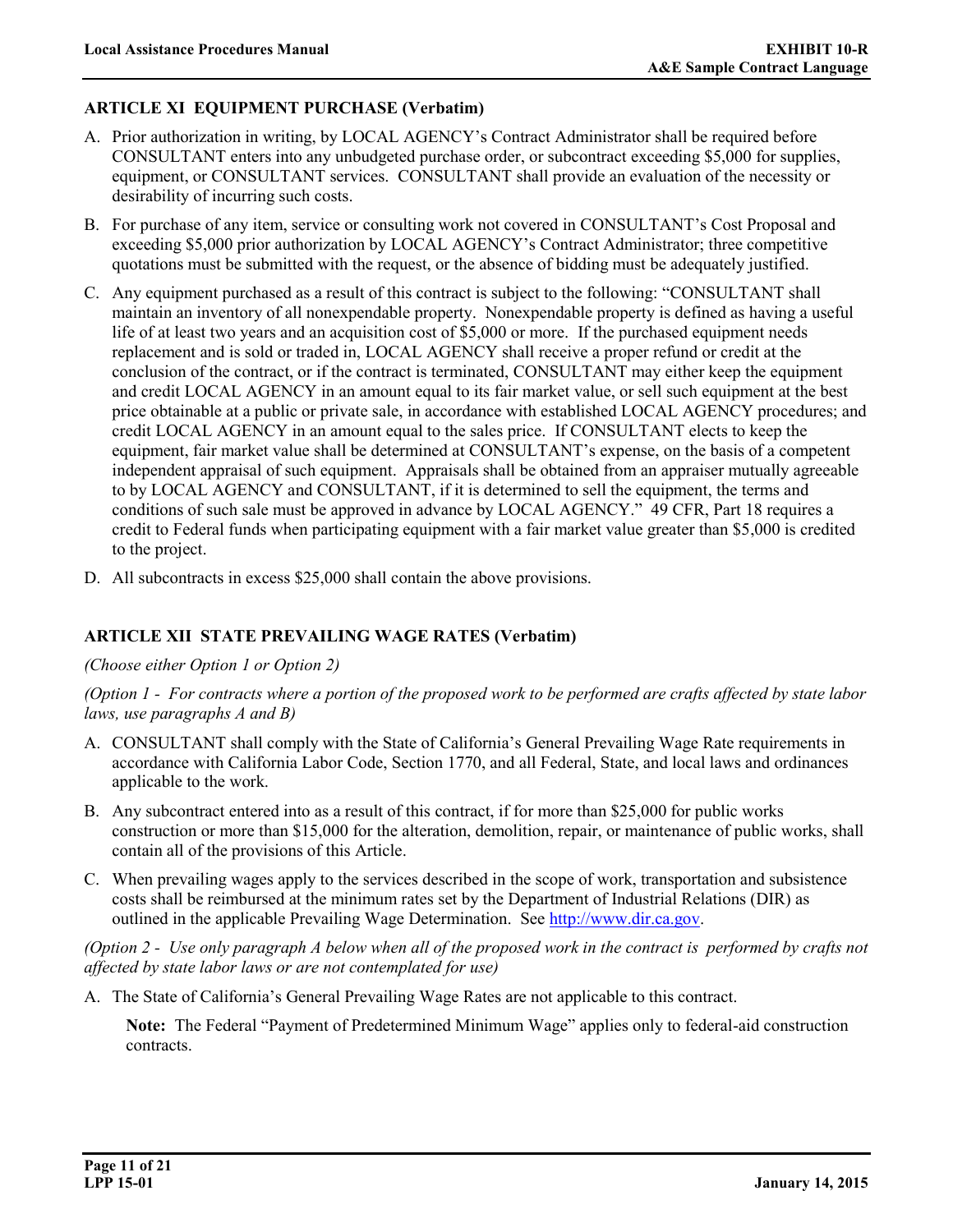# **ARTICLE XIII CONFLICT OF INTEREST (Verbatim)**

- A. CONSULTANT shall disclose any financial, business, or other relationship with LOCAL AGENCY that may have an impact upon the outcome of this contract, or any ensuing LOCAL AGENCY construction project. CONSULTANT shall also list current clients who may have a financial interest in the outcome of this contract, or any ensuing LOCAL AGENCY construction project, which will follow.
- B. CONSULTANT hereby certifies that it does not now have, nor shall it acquire any financial or business interest that would conflict with the performance of services under this contract.
- C. Any subcontract in excess of \$25,000 entered into as a result of this contract, shall contain all of the provisions of this Article.
- *(Choose either Option 1 or Option 2 if appropriate)*

#### *(Option 1 - Use paragraphs D & E below with paragraphs A, B and C above for PS&E contracts only)*

- D. CONSULTANT hereby certifies that neither CONSULTANT, nor any firm affiliated with CONSULTANT will bid on any construction contract, or on any contract to provide construction inspection for any construction project resulting from this contract. An affiliated firm is one, which is subject to the control of the same persons through joint-ownership, or otherwise.
- E. Except for subconsultants whose services are limited to providing surveying or materials testing information, no subconsultant who has provided design services in connection with this contract shall be eligible to bid on any construction contract, or on any contract to provide construction inspection for any construction project resulting from this contract.

*(Option 2 - Use paragraphs D, E & F below with paragraphs A, B and C above for Construction Contract Administration contracts only)* 

- D. CONSULTANT hereby certifies that neither CONSULTANT, its employees, nor any firm affiliated with CONSULTANT providing services on this project prepared the Plans, Specifications, and Estimate for any construction project included within this contract. An affiliated firm is one, which is subject to the control of the same persons through joint- ownership, or otherwise.
- E. CONSULTANT further certifies that neither CONSULTANT, nor any firm affiliated with CONSULTANT, will bid on any construction subcontracts included within the construction contract. Additionally, CONSULTANT certifies that no person working under this contract is also employed by the construction contractor for any project included within this contract.
- F. Except for subconsultants whose services are limited to materials testing, no subconsultant who is providing service on this contract shall have provided services on the design of any project included within this contract.

#### **ARTICLE XIV REBATES, KICKBACKS OR OTHER UNLAWFUL CONSIDERATION (Verbatim)**

CONSULTANT warrants that this contract was not obtained or secured through rebates kickbacks or other unlawful consideration, either promised or paid to any LOCAL AGENCY employee. For breach or violation of this warranty, LOCAL AGENCY shall have the right in its discretion; to terminate the contract without liability; to pay only for the value of the work actually performed; or to deduct from the contract price; or otherwise recover the full amount of such rebate, kickback or other unlawful consideration.

#### **ARTICLE XV PROHIBITION OF EXPENDING LOCAL AGENCY STATE OR FEDERAL FUNDS FOR LOBBYING (Verbatim)**

*(Include this article in all contracts where federal funding will exceed \$150,000. If less than \$150,000 in federal funds will be expended on the contract; delete this article and re-number the notification article which follows.)*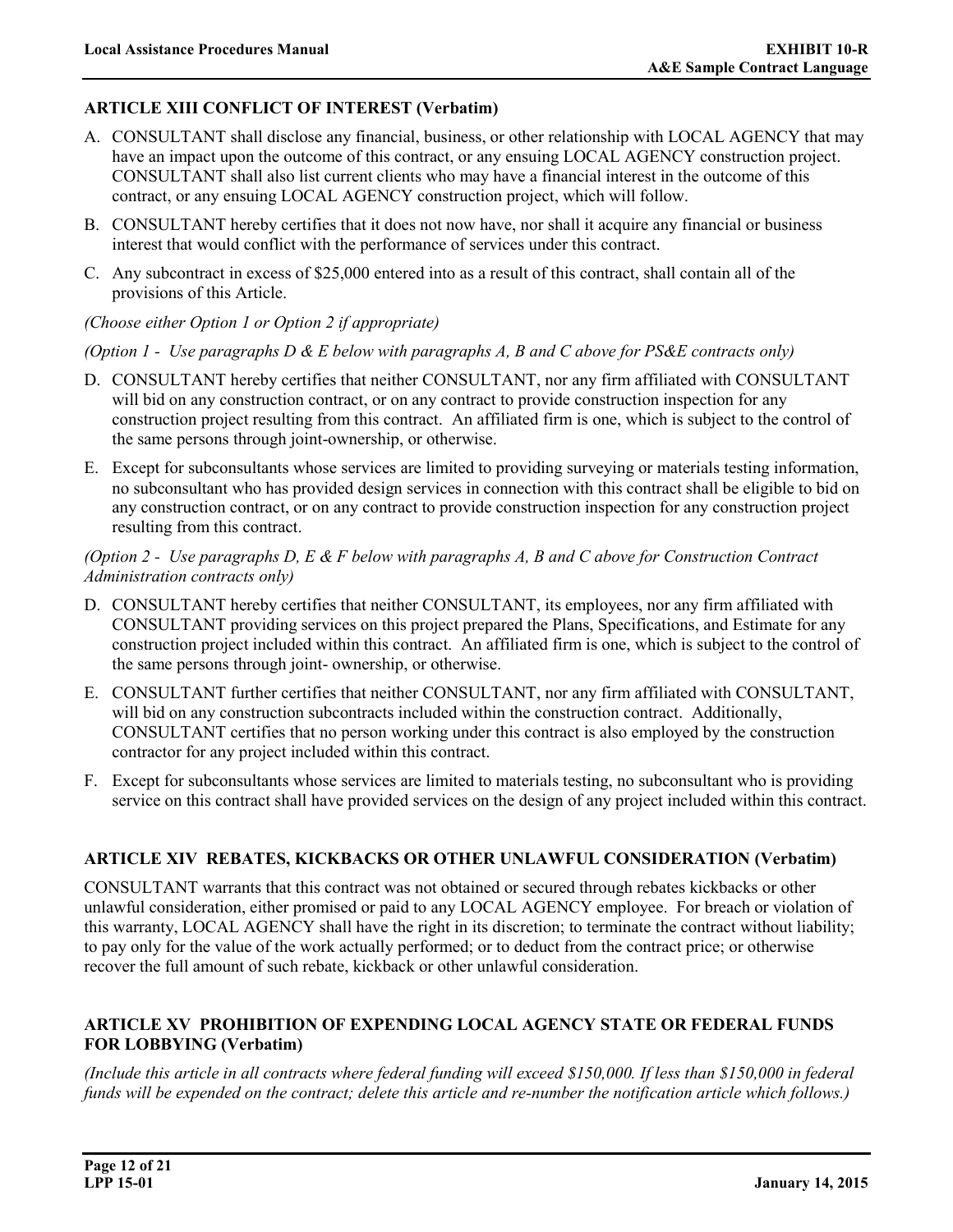- A. CONSULTANT certifies to the best of his or her knowledge and belief that:
	- 1. No state, federal or local agency appropriated funds have been paid, or will be paid by-or-on behalf of CONSULTANT to any person for influencing or attempting to influence an officer or employee of any state or federal agency; a Member of the State Legislature or United States Congress; an officer or employee of the Legislature or Congress; or any employee of a Member of the Legislature or Congress, in connection with the awarding of any state or federal contract; the making of any state or federal grant; the making of any state or federal loan; the entering into of any cooperative agreement, and the extension, continuation, renewal, amendment, or modification of any state or federal contract, grant, loan, or cooperative agreement.
	- 2. If any funds other than federal appropriated funds have been paid, or will be paid to any person for influencing or attempting to influence an officer or employee of any federal agency; a Member of Congress; an officer or employee of Congress, or an employee of a Member of Congress; in connection with this federal contract, grant, loan, or cooperative agreement; CONSULTANT shall complete and submit Standard Form-LLL, "Disclosure Form to Report Lobbying", in accordance with its instructions.
- B. This certification is a material representation of fact upon which reliance was placed when this transaction was made or entered into. Submission of this certification is a prerequisite for making or entering into this transaction imposed by Section 1352, Title 31, U.S. Code. Any person who fails to file the required certification shall be subject to a civil penalty of not less than \$10,000 and not more than \$100,000 for each such failure.
- C. CONSULTANT also agrees by signing this document that he or she shall require that the language of this certification be included in all lower-tier subcontracts, which exceed \$100,000 and that all such sub recipients shall certify and disclose accordingly.

## **ARTICLE XVI STATEMENT OF COMPLIANCE**

- A. CONSULTANT's signature affixed herein, and dated, shall constitute a certification under penalty of perjury under the laws of the State of California that CONSULTANT has, unless exempt, complied with, the nondiscrimination program requirements of Government Code Section 12990 and Title 2, California Administrative Code, Section 8103.
- B. During the performance of this Contract, Consultant and its subconsultants shall not unlawfully discriminate, harass, or allow harassment against any employee or applicant for employment because of sex, race, color, ancestry, religious creed, national origin, physical disability (including HIV and AIDS), mental disability, medical condition (e.g., cancer), age (over 40*),* marital status, and denial of family care leave. Consultant and subconsultants shall insure that the evaluation and treatment of their employees and applicants for employment are free from such discrimination and harassment. Consultant and subconsultants shall comply with the provisions of the Fair Employment and Housing Act (Gov. Code §12990 (a-f) et seq.) and the applicable regulations promulgated there under (California Code of Regulations, Title 2, Section 7285 et seq.). The applicable regulations of the Fair Employment and Housing Commission implementing Government Code Section 12990 (a-f), set forth in Chapter 5 of Division 4 of Title 2 of the California Code of Regulations, are incorporated into this Contract by reference and made a part hereof as if set forth in full. Consultant and its subconsultant*s* shall give written notice of their obligations under this clause to labor organizations with which they have a collective bargaining or other Agreement.

## *(For contracts with Federal funding, add paragraphs C & D)*

C. The Consultant shall comply with regulations relative to Title VI (nondiscrimination in federally-assisted programs of the Department of Transportation – Title 49 Code of Federal Regulations, Part 21 - Effectuation of Title VI of the 1964 Civil Rights Act). Title VI provides that the recipients of federal assistance will implement and maintain a policy of nondiscrimination in which no person in the state of California shall, on